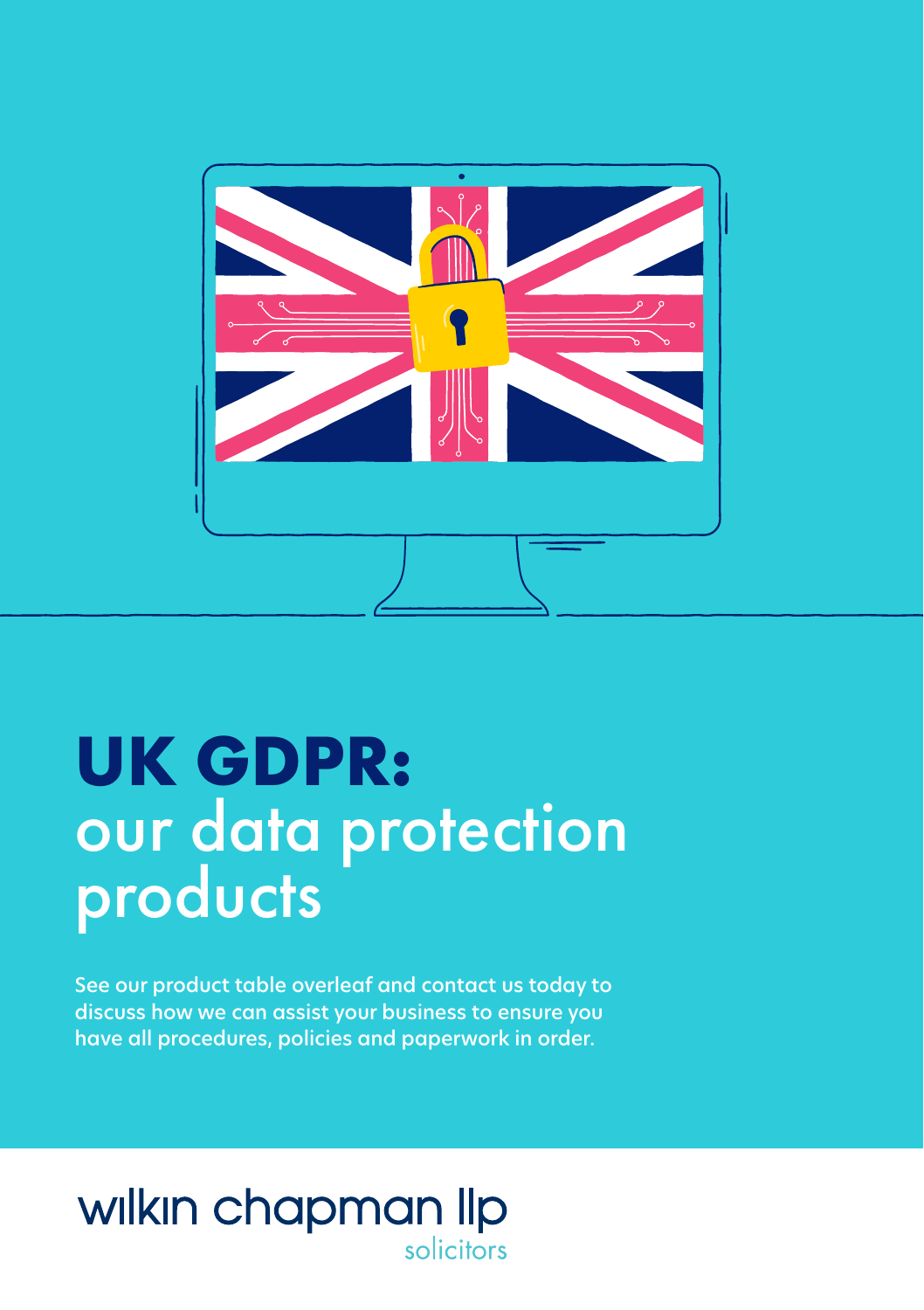#### **On-site UK GDPR training** *(general)*

A one hour overview of the UK GDPR regulations and measures businesses should put in place to ensure compliance, including:

• *An introduction to the UK GDPR and Data Protection Act 2018*

- *How the UK GDPR will directly affect HR and operational processes*
- *Practical workflows for the UK GDPR compliance*
- *Detecting and dealing with breaches*

### **On-site UK GDPR training** *(bespoke)*

Prior consultation meeting to review the UK GDPR training required by your organisation and preparing and delivering a

tailored presentation to staff with reference to your policies and

procedures.

#### **Additional services**

|                                                                                                                                                                                                                                                                                                                                                                                                                                                             | <b>Basic package</b><br>Fixed Fee for all documents.<br>Specific policies can be purchased<br>on individual basis | <b>Enhanced package</b><br><b>Fixed Fee for all documents.</b><br>Specific policies can be purchased<br>on individual basis | Pay as you go                                                                                                                                                                                                                                                                                                           |
|-------------------------------------------------------------------------------------------------------------------------------------------------------------------------------------------------------------------------------------------------------------------------------------------------------------------------------------------------------------------------------------------------------------------------------------------------------------|-------------------------------------------------------------------------------------------------------------------|-----------------------------------------------------------------------------------------------------------------------------|-------------------------------------------------------------------------------------------------------------------------------------------------------------------------------------------------------------------------------------------------------------------------------------------------------------------------|
| <b>General data</b><br>protection<br>The UK GDPR and Data Protection<br>Act 2018 has significantly changed<br>how businesses should collect,<br>store and process personal data.<br>Our general guidance document<br>will provide an overview of the<br>key considerations organisations<br>should take in their journey<br>towards compliance.<br>This will include general guidance<br>on data audits, which should be<br>undertaken as a starting point. | • General guidance document                                                                                       | • General guidance document                                                                                                 | • Guidance and support on<br>carrying out data audit                                                                                                                                                                                                                                                                    |
| <b>Data protection</b><br>policy<br>The UK GDPR requires<br>organisations to implement<br>appropriate policies and<br>procedures which outline their<br>approach to protecting<br>personal data.                                                                                                                                                                                                                                                            | • Template data<br>protection policy                                                                              | • Template data<br>protection policy                                                                                        | • Support completing template<br>data protection policy and<br>tailoring for your specific<br>business needs<br>• Review/amend existing data<br>protection policy                                                                                                                                                       |
| <b>Privacy notices</b><br>Transparency is a key principle of<br>the UK GDPR and requires you to<br>provide data subjects with certain<br>information (privacy notices) about<br>the manner in which you use their<br>personal data.                                                                                                                                                                                                                         | • Template employee, worker,<br>contractor privacy notice<br>• Template candidate<br>privacy notice               | • Template employee, worker,<br>contractor privacy notice<br>• Template candidate<br>privacy notice                         | • Support completing template<br>privacy notices and tailoring for<br>your specific business needs<br>Review/amend existing privacy<br>٠<br>notices<br>• Review existing standard<br>employment contract                                                                                                                |
| <b>Data protection</b><br>impact assessments<br>The UK GDPR requires you to<br>conduct a data protection impact<br>assessment if processing is likely<br>to result in a high risk to the rights<br>and freedoms of individuals.                                                                                                                                                                                                                             | • Template data protection<br>impact assessment                                                                   | • Template data protection<br>impact assessment                                                                             | • Bespoke data protection impact<br>assessments (including CCTV)<br>• Support carrying out data<br>protection impact assessment<br>• Support completing template<br>data protection impact<br>assessment and tailoring for<br>your specific business needs<br>• Support carrying out legitimate<br>interest assessments |
| <b>Document retention</b><br>The UK GDPR provides that<br>personal data should be kept<br>for no longer than necessary.<br>Consideration will need to be given<br>as to how long you need to keep<br>certain information.                                                                                                                                                                                                                                   | • Template retention policy<br>(employment records)                                                               | • Template retention policy<br>(employment records)                                                                         | • Support completing template<br>retention policy and tailoring for<br>your specific business needs<br>• Review/amend existing<br>retention policy<br>• Advice on specific retention<br>periods<br>• Draft bespoke externally facing<br>(supplier/customer) retention<br>policy                                         |
| <b>Data breaches</b><br>It is now mandatory under the<br>UK GDPR to report certain data                                                                                                                                                                                                                                                                                                                                                                     | • Template data breach incident<br>plan                                                                           | • Template data breach incident<br>plan                                                                                     | • Support completing template<br>data breach incident plan<br>and tailoring to your specific<br>business needs<br>• Review current data                                                                                                                                                                                 |

| breaches within 72 hours.<br>We can help you prepare for<br>breach incidents.                                                                                                                                                                                                                          |                                            |                                                                                                                                                                                                          | • Review current data<br>breach procedures                                                                                                                                                                                                                                                                                                                                                                                                                                                                                                                                                         |
|--------------------------------------------------------------------------------------------------------------------------------------------------------------------------------------------------------------------------------------------------------------------------------------------------------|--------------------------------------------|----------------------------------------------------------------------------------------------------------------------------------------------------------------------------------------------------------|----------------------------------------------------------------------------------------------------------------------------------------------------------------------------------------------------------------------------------------------------------------------------------------------------------------------------------------------------------------------------------------------------------------------------------------------------------------------------------------------------------------------------------------------------------------------------------------------------|
| <b>Data subject</b><br>requests<br>An individual's right to request<br>certain information and action<br>regarding personal data has now<br>been extended under the UK GDPR.                                                                                                                           | • Template data subject requests<br>policy | • Template data subject<br>requests policy                                                                                                                                                               | • Support completing template<br>data subject requests policy<br>and tailoring for your specific<br>business needs<br>• Advice on specific data subject<br>requests                                                                                                                                                                                                                                                                                                                                                                                                                                |
| <b>Website</b><br>An organisation's website is<br>typically an area through which<br>they will process data. Various<br>documentation will therefore<br>need to be in place to ensure that<br>necessary information is provided.                                                                       |                                            | • Template website<br>privacy policy<br>• Template website<br>cookie policy<br>• Template website<br>terms of use                                                                                        | • Support completing template<br>website privacy policy and<br>tailoring for your specific<br>business needs<br>• Review/amend existing website<br>privacy policy<br>• Support completing template<br>cookies policy and tailoring for<br>your specific business needs<br>• Review/amend existing cookies<br>policy<br>• Support completing template<br>website terms of use and<br>tailoring for your specific<br>business needs<br>• Review/amend existing website<br>terms of use<br>• Draft bespoke website terms<br>and conditions<br>• Review/amend existing website<br>terms and conditions |
| <b>Data processing</b><br>agreements<br>If you use third parties to process<br>personal data on your behalf<br>(e.g. payroll) you will need to have<br>a written agreement in place<br>which contains certain information<br>(as required by the UK GDPR)<br>about how that data will be<br>processed. |                                            | • Template data processing<br>agreement (Controller to<br>Processor)<br>• Template data processing<br>clauses (Controller to Processor)<br>• Template data sharing clauses<br>(Controller to Controller) | • Support completing template<br>data processing/sharing<br>agreements<br>• Review/amend existing<br>supplier/customer agreements<br>• Review/amend existing terms<br>and conditions in relation to<br>data protection provisions<br>• Draft bespoke terms and<br>conditions                                                                                                                                                                                                                                                                                                                       |
| <b>Data protection</b><br><b>officers</b><br>The UK GDPR requires certain<br>organisations to have a Data<br>Protection Officer. This individual<br>will have certain rights and<br>responsibilities regarding data<br>protection compliance.                                                          |                                            |                                                                                                                                                                                                          | • Data protection<br>officer training<br>• Advising data protection<br>officers/support line                                                                                                                                                                                                                                                                                                                                                                                                                                                                                                       |
| <b>Marketing</b><br>The UK GDPR has raised the bar<br>on the level of consent required to<br>enable an organisation to directly<br>market to consumers.                                                                                                                                                |                                            |                                                                                                                                                                                                          | • Advice on marketing practices<br>and procedures in relation to<br>data protection law                                                                                                                                                                                                                                                                                                                                                                                                                                                                                                            |

Organisations should ensure that relevant staff throughout the business receive appropriate training in order to promote data protection awareness throughout the business.